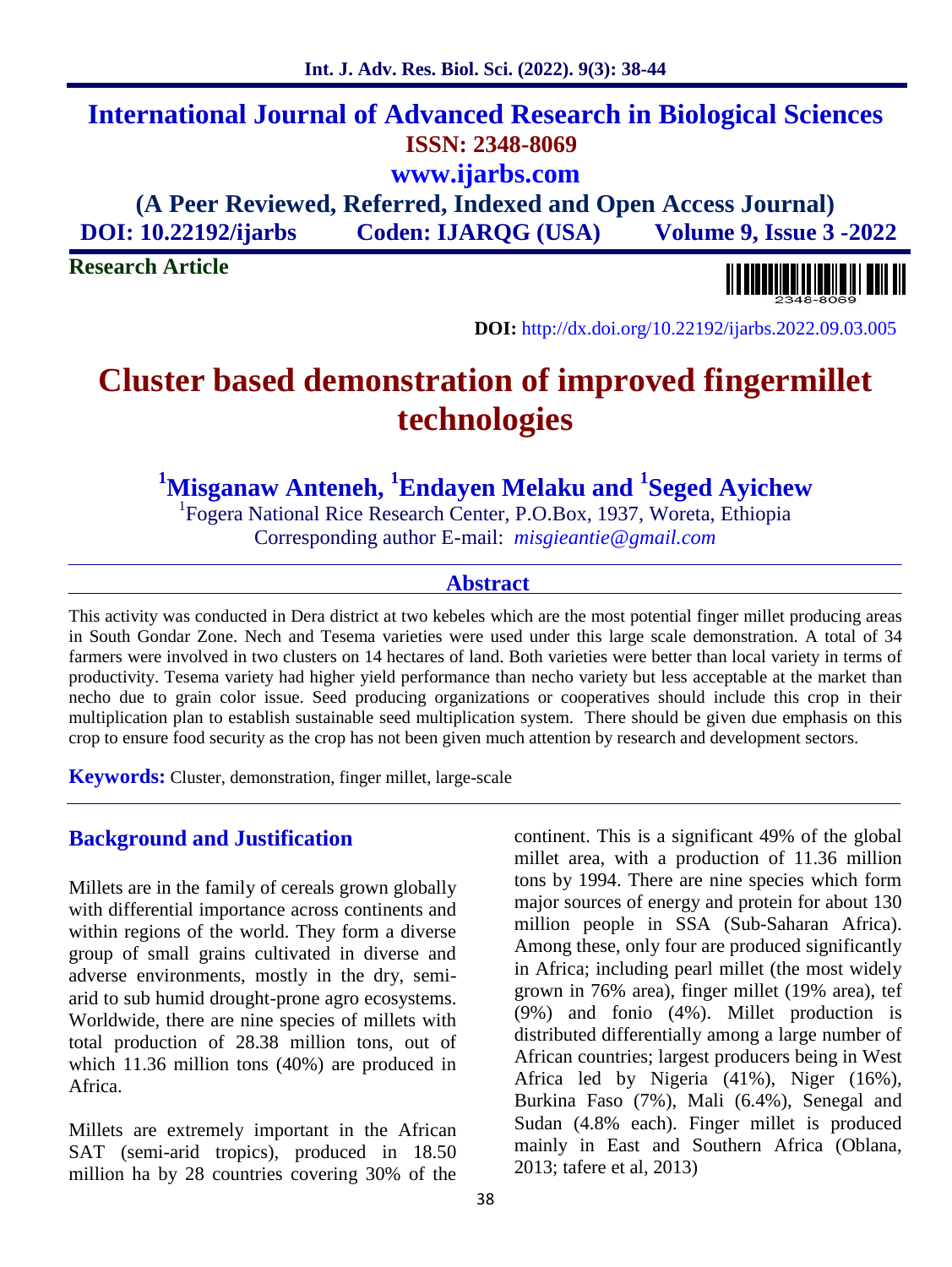Production of millets is still at subsistence level by smallholders (0.3-5.0 ha farm size) and consumed as staple food and drink in most areas. They are crops of the present with high impact on the poor in Africa for food security, and sources of energy and protein for about 130 million people in sub-Saharan Africa (SSA). Millets are consumed as staple food (78%), drinks and other uses (20%). Feed use is still very small (2%). As food, they are nutritionally equivalent or superior to most cereals; containing high levels of methionine, cysteine, and other vital amino acids for human health. They are also unique sources of pro-vitamin A (yellow pearl millets) and micronutrients (Zn, Fe and Cu) which are especially high in finger millet (Oblana, 2013). Finger millet is the sixth important cereal crop in Ethiopia both in area coverage and production after maize, tef, sorghum, wheat and barley and Its productivity is 22.6 quintals per hectare at the national level. Similarly it is the sixth important crop in Amhara region in terms of area coverage and production, its average productivity is 22.73

quintals per hectare. Finger millet productivity in Amhara region is lower than Oromia Region (23.4 quintals per hectare ) but better than SNNP region ( 16.06 quintals per hectare) (CSA, 2018).

Farmers in Dera district have been using local finger millet varieties for long period of time. This resulted in lower yield performance of finger millet production at farmers' field. To tackle lack of improved technology access and availability to the farmers a participatory variety selection was done by Adet Research Center in 2014 using 8 improved varieties together with the local check. Three varieties named Necho, Mecha and Tesema were selected by farmers for further scaling up activities. Some of the criteria on which farmers selected the varieties under participatory variety selection were its productivity as compared to the local variety, the fingers are long and wide with full of seed and can resist lodging effect. From all varieties Necho is better because of the length of finger and also seed color for its marketability and good for making Enjera, but the yield is less than Tesema. Therefore finally the farmers were more interested on variety Necho, Tesema and Mecha varieties respectively. Based on this activity and

need assessment further scaling up through large scale demonstrations were started at Dera district in 2019 to reach further the technology for beneficiaries.

# **Objectives**

# **Learning objectives**

To create wider demand on improved Finger Millet technology To create and strengthen linkage among the possible actors To enhance technology multiplication and dissemination systems

# **Production objectives**

To enhance production and productivity of improved finger millet technologies

# **Materials and Methods**

# **Description of study areas**

This activity was conducted at Dera district which is one of the districts in the Amhara Region of Ethiopia and part of the south Gondar Zone, Dera is bordered on the south by the Abbay River which separates it from the West Gojjam. A survey of the land in this district shows that 46% is arable or cultivable, 6% pasture, 1% forest or shrubland, 25% covered with water and the remaining 25.9% is considered degraded or fingermillet, corn, sorghum, cotton and sesame are important cash crops. It has 36 kebeles from which two kebeles were considered under this demonstration.

## **Farmers and site selection**

Based on demand assessment in the district and suitability of the agro-ecological system for finger millet production (cereal based system), site selection has been undertaken together with other stakeholders such as development agents, district level agricultural experts. Zara and Geregera kebeles were selected. Farmers were selected based on their interest and demand for the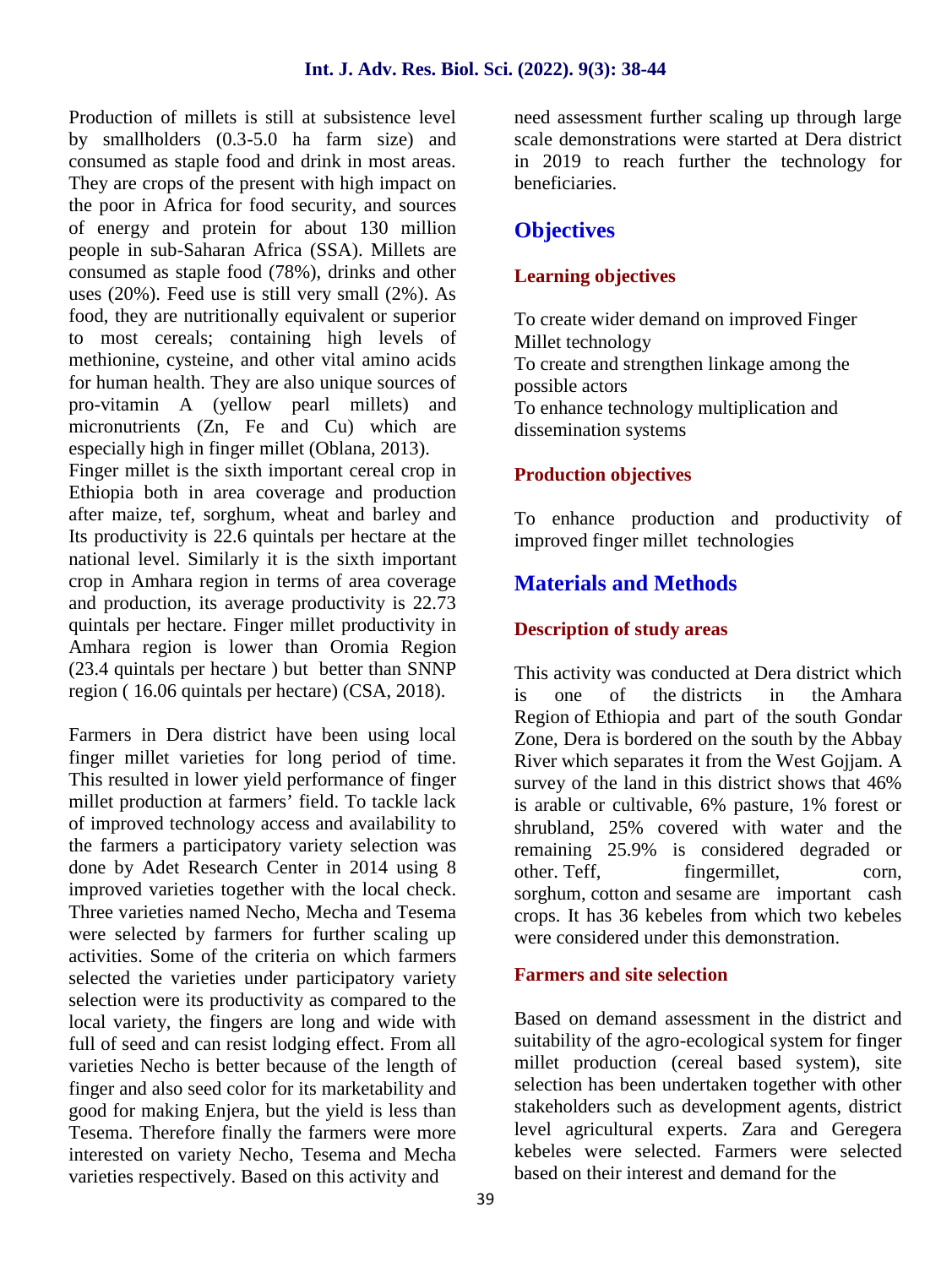#### **Int. J. Adv. Res. Biol. Sci. (2022). 9(3): 38-44**

technology: The other criterion was relied on clustering approach whether their plots of land clustered to other adjacent farms within the site.

#### **Planting materials**

Necho and tesema improved varieties were used. Two quintals of improved finger millet seed were delivered to selected kebeles. Necho variety has been distributed for Zara Kebele while tesema variety for Geregera kebele. The recommended quantity of 10-15kg per hectare of either Tesema and/or Necho variety has been applied during planting. The necessary efforts have been made to collect those improved varieties/technologies from different areas so as to make it available for the farmers. 150kg of Necho variety was obtained from Adet Research Center and 75kg of Tesema variety was also collected from Melkasa Agricultural Research Center.

#### **Methods of data collection**

Various methods of data collection were used to gather different parameters, feedbacks and perception of stakeholders. Participatory data collection methods including focused group discussion (FGD), interview of key informants, field observation and measurements

#### **Data types**

Both quantitative and qualitative types of data were gathered. Quantitative data such as yield data, number of farmers participated in training, field visits and field days by gender, and numbers of beneficiary farmers on demonstrated technologies. Whereas qualitative data on feedback and perception from farmers and different stakeholders have been collected and taken.

## **Method of data analysis**

The collected data have been analyzed using descriptive statistics through applying Statistical Package for Social Science (SPSS), and simple Excel sheet. Mean, charts and percentage types of

descriptive statistics were used to analyze and describe the collected data.

#### **Yield advantage**

Yield advantage of demonstrated finger millet varieties in percentage was estimated using the following simplified formula

Yield advantage %

 $=$  yield of new variety –yield of standard check  $X$  100 Yield of standard check

#### **Variety preference ranking**

Various parameters and criteria were considered to evaluate the varietal performance.

Researchers, farmers and other key stakeholders such as development agents and agricultural experts were able to jointly evaluate the varieties based on yield performance, food quality, and grain color and market acceptance.

# **Results and Discussion**

#### **Yield performance of demonstrated varieties**

Tesema variety had high yielding performance than Necho variety but necho variety is more acceptable at the market than Tesema. Market acceptability of necho variety is due to its whiteness in color compared with Tesema which is brown. Necho Variety showed a yield advantage of 32.8% compared with local variety and tesema variety had 62.68% yield advantage over local variety. There was also productivity advantage between improved varieties. Tesema variety had showed a yield advantage of 22.5% against Necho variety. Tesema variety has yield advantage of 22.2% over the average productivity of finger millet in Amhara region and 21.7% yield advantage from its average productivity in country.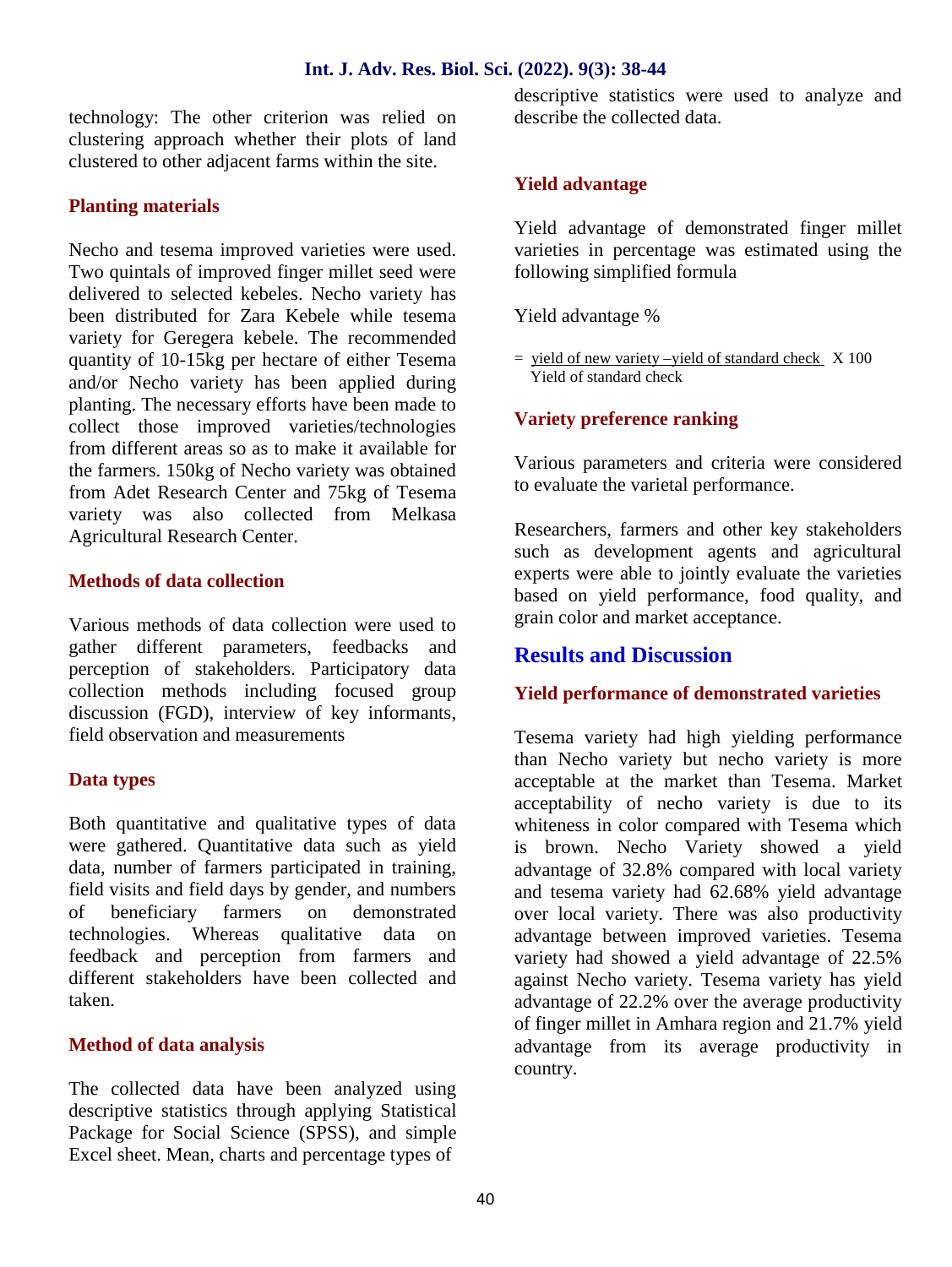

**Int. J. Adv. Res. Biol. Sci. (2022). 9(3): 38-44**

Figure. 1. Yield performance of improved and local varieties

#### **Capacity building through Training**

Training has been organized for farmers, development agents and agricultural experts about the technology package and implementation. The training was focused on components of general aspects about the crop and its nutritional benefits, agronomic practices and crop protection. A total of 44 farmers and 8 development agents and agricultural experts were participated in the training as mentioned on the figure 1 below. Out of this, 33 male farmers and 11 female farmers whereas 7 development agents and/or agricultural experts and 1 female development agent. Those stakeholders participated in the training were drawn from different disciplines at the district and kebele level offices.



Figure 2. Training participants by gender-disaggregation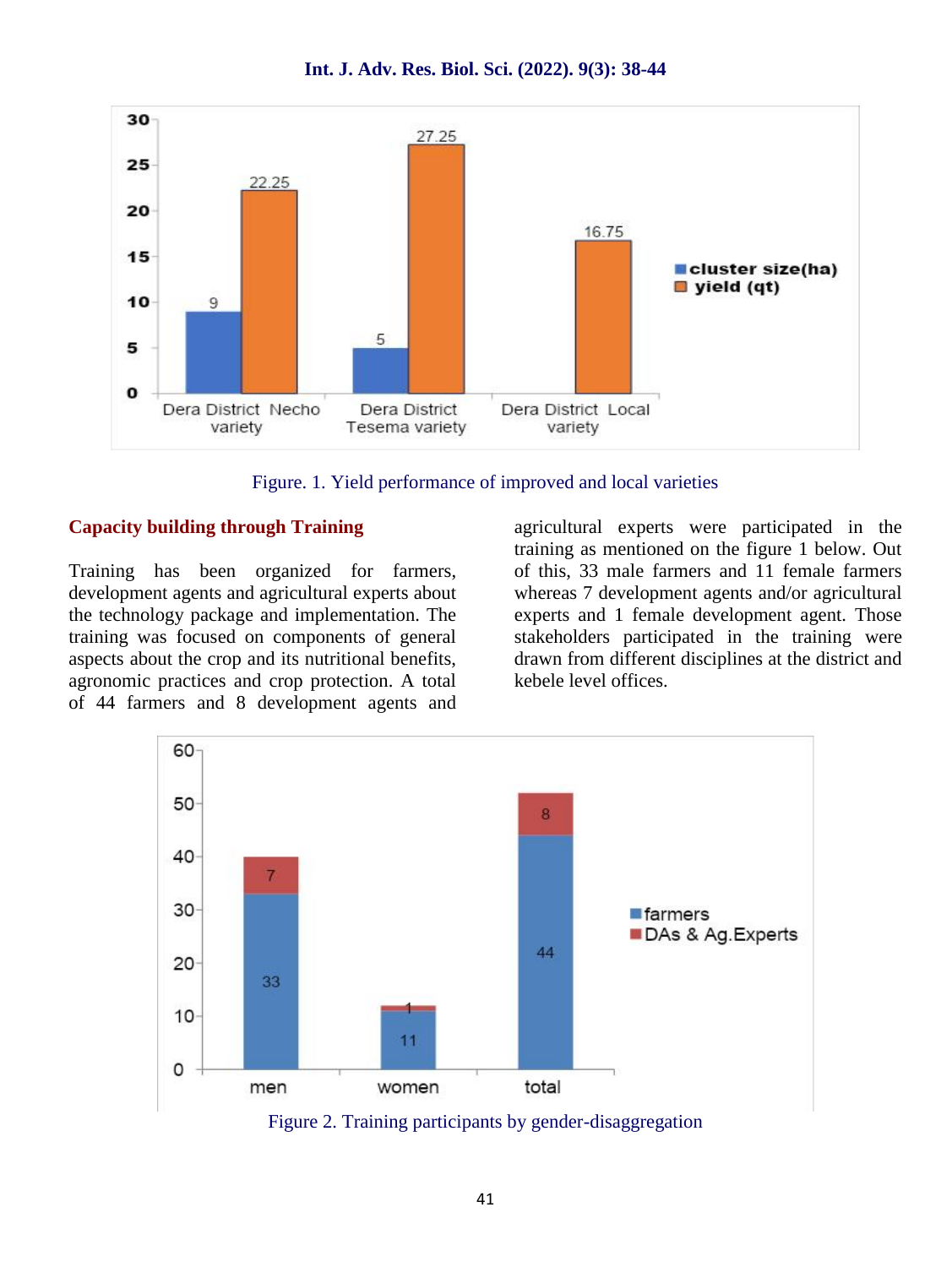#### **Int. J. Adv. Res. Biol. Sci. (2022). 9(3): 38-44**

#### **Cluster size and technology beneficiaries**

Two clusters were established at two locations, one per kebele. In each target kebele on average of 5-9 hectares of land were covered per cluster. For each cluster 16 -17 farmers were participated. There were 34 farmers of technology beneficiaries with total of 14 hectares of land covered under large scale demonstration through clustering approach.



Figure.3. Technology beneficiaries and total cluster size

#### **Field day**

Field day was organized at target locations. Farmers, development agents, district level

experts, zonal agriculture experts and other stakeholders were participated. A total of 100 farmers and 22 other stakeholders were participated.



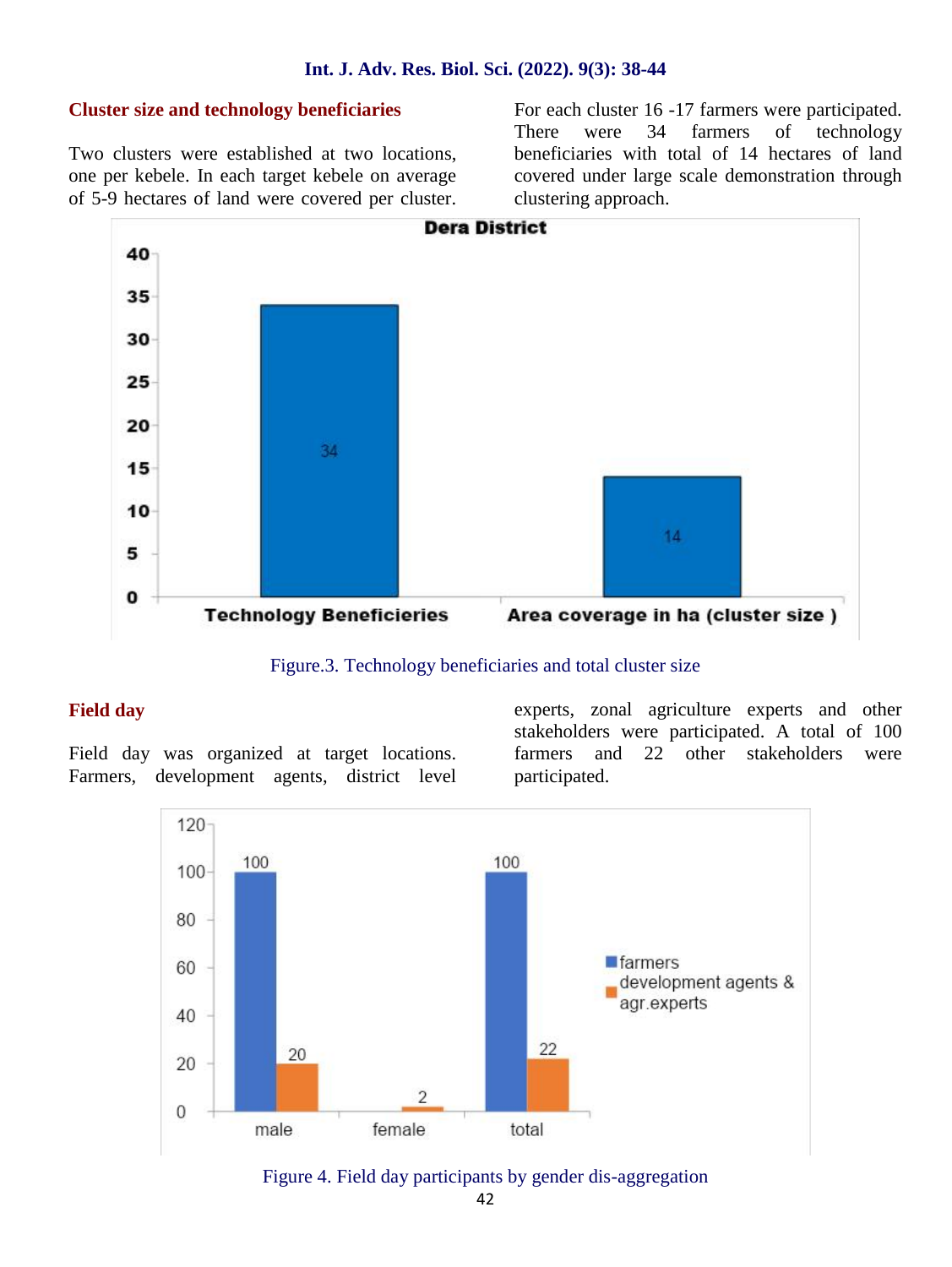#### **Feedbacks and farmers preference**

Improved varieties were high yielding than the local variety. The food (Injera) prepared from improved variety is relatively hard but from the local variety is soft. Furthermore, local variety has high water holding ratio which increases the bunch of Injeras but improved varieties didn't have such food quality. While eating Injeera prepared from improved variety doesn't stay for long time in their stomach (immediately feeling hungry after eating) but local variety does stay for

long time. It is also difficult to prepare injera from improved varieties without mixing with other crops like maize, tef etc but local variety alone can be used to prepare Injeera without mixing with any other crops. The food quality is attractive from local variety. Farmers dislike the strength of the straw for animals feed i.e it may not be easily palatable for animals (as compared to local). Most farmers also had complained on row planting of finger millet and also comment on the spacing of this crop is wide. The reason is directly related to land and labor.

Table.1. Preference and ranks of improved varieties in comparison with local one based on different parameters

| <b>Parameters</b>          | <b>Ranks for varieties</b> |                 |               |
|----------------------------|----------------------------|-----------------|---------------|
| justification              | 1 <sup>st</sup>            | 2 <sup>nd</sup> | $3^{\rm rd}$  |
| Yield                      | <b>Tesema</b>              | <b>Necho</b>    | Local         |
| Food quality               | Local                      | Necho           | <b>Tesema</b> |
| Grain color, marketability | Necho                      | Local           | Tesema        |
| Disease resistant          | Tesema                     | Necho           | Local         |

# **Conclusion and Recommendation**

Though the yield performance of the two varieties demonstrated in the district was better than the local variety however there are still claims by farmers on the variety especially related to the characteristics of food quality and straw. Therefore, there should be alternative varieties which need to satisfy the demand of farmers in yield performance and good food quality. The crop is an ignored commodity which didn't have extension package. Attention need to be given to the crop to include it in 9 identified commodities under extension package by respective BoA and MoA. Seed producing organizations and cooperatives should consider the crop under their multiplication plan to establish sustainable seed multiplication system. Low attention to the crop,

.

low weeding culture of the farmers, Seed system (much lower than other crops), few farmers didn't use the recommended agronomic package (row planting were some of the challenges under this intervention.

## **References**

- CSA, 2018: the federal democratic republic of Ethiopia central statistical agency. Agricultural sample survey. Volume I report on area and production of major crops (private peasant holdings, meher season)
- Oblana., Ab, 2013 : Importance of millets in Africa a b obilana ICRISAT, p o box 39063, Nairobi, Kenya